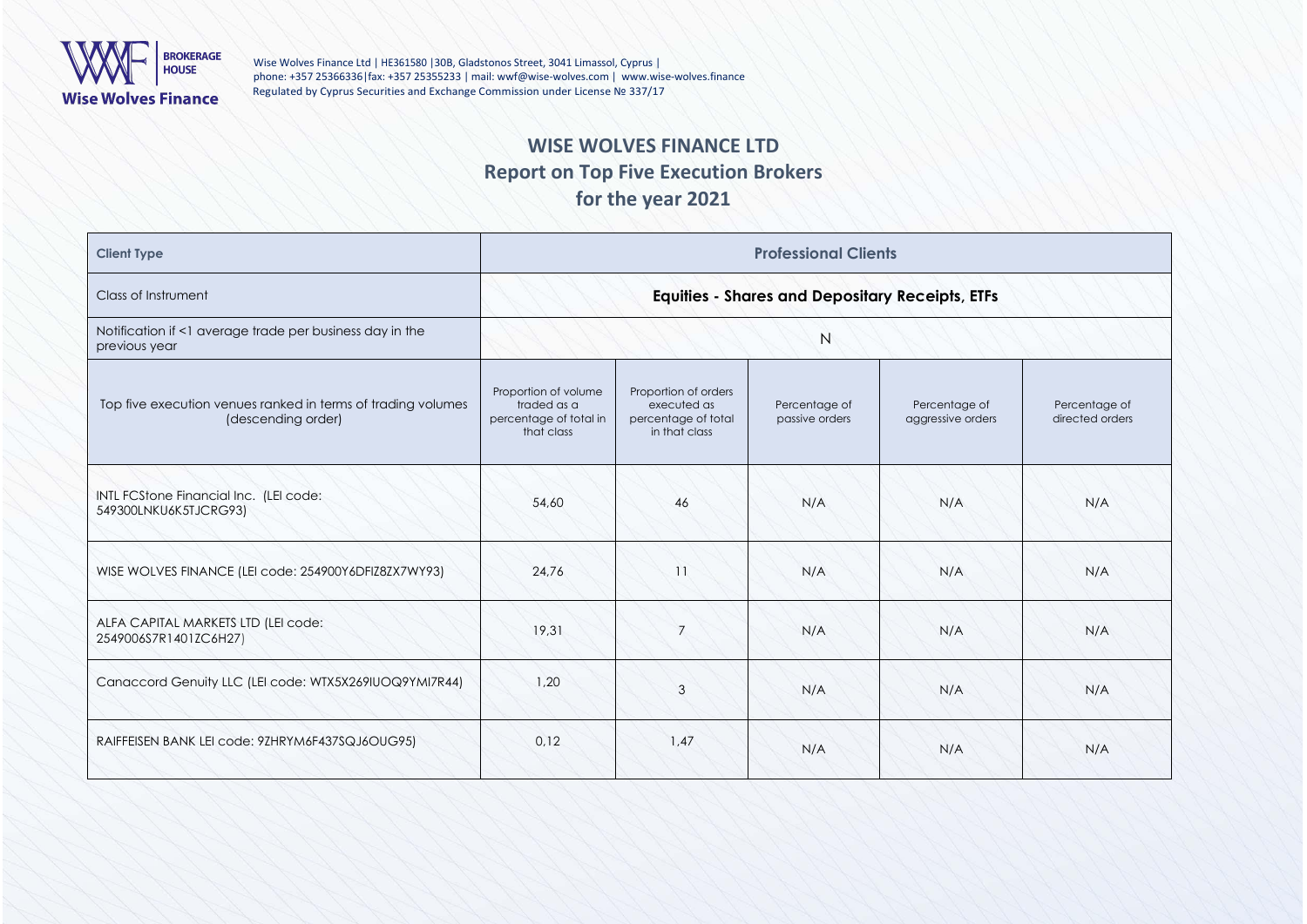| <b>Client Type</b>                                                                 | <b>Professional Clients</b>                                                 |                                                                             |                                 |                                    |                                  |  |
|------------------------------------------------------------------------------------|-----------------------------------------------------------------------------|-----------------------------------------------------------------------------|---------------------------------|------------------------------------|----------------------------------|--|
| Class of Instrument                                                                | <b>Debt instruments (BONDS)</b>                                             |                                                                             |                                 |                                    |                                  |  |
| Notification if <1 average trade per business day in the previous year             | N                                                                           |                                                                             |                                 |                                    |                                  |  |
| Top five execution venues ranked in terms of trading volumes<br>(descending order) | Proportion of<br>volume traded as<br>a percentage of<br>total in that class | Proportion of<br>orders executed<br>as percentage of<br>total in that class | Percentage of<br>passive orders | Percentage of<br>aggressive orders | Percentage of<br>directed orders |  |
| <b>BANCA ZARATTINI &amp; CO. SA</b><br>(LEI code: 213800INM3OFHF9QS122)            | 47.87                                                                       | 21.43                                                                       | N/A                             | N/A                                | N/A                              |  |
| ATONLINE LIMITED (LEI code:<br>213800PZWYFKIOAGQY35)                               | 25,87                                                                       | 46.43                                                                       | N/A                             | N/A                                | N/A                              |  |
| WISE WOLVES FINANCE (LEI code: 254900Y6DFIZ8ZX7WY93)                               | 17.94                                                                       | 3.57                                                                        | N/A                             | N/A                                | N/A                              |  |
| MERITKAPITAL LIMITED (LEI code: 21380073P7J4PAD91E29)                              | 5,51                                                                        | 25,00                                                                       | N/A                             | N/A                                | N/A                              |  |
| CBH COMPAGNIE BANCAIRE HELVETIQUE SA (LEI code:<br>529900E1UM2KL94K1071)           | 2,81                                                                        | 3,57                                                                        | N/A                             | N/A                                | N/A                              |  |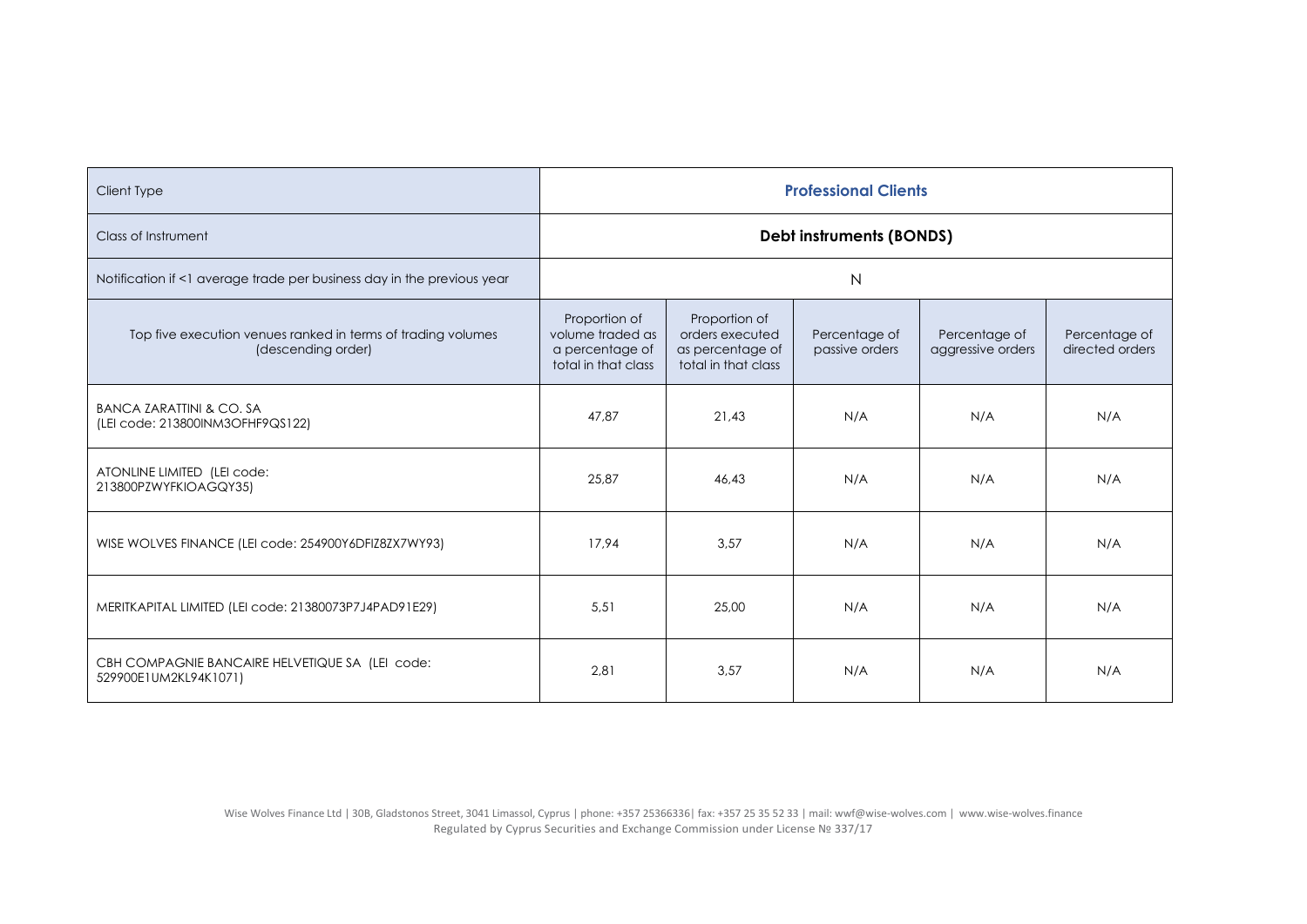| Client Type                                                                        | <b>Professional Clients</b>                                                 |                                                                             |                                    |                                       |                                  |  |
|------------------------------------------------------------------------------------|-----------------------------------------------------------------------------|-----------------------------------------------------------------------------|------------------------------------|---------------------------------------|----------------------------------|--|
| Class of Instrument                                                                | Debt instruments (ILLIQUID BONDS)                                           |                                                                             |                                    |                                       |                                  |  |
| Notification if <1 average trade per business day in the previous year             | N                                                                           |                                                                             |                                    |                                       |                                  |  |
| Top five execution venues ranked in terms of trading volumes<br>(descending order) | Proportion of volume<br>traded as a<br>percentage of total<br>in that class | Proportion of orders<br>executed as<br>percentage of total<br>in that class | Percentage<br>of passive<br>orders | Percentage of<br>aggressive<br>orders | Percentage of<br>directed orders |  |
| AS LHV Pank (LEI code: 529900GJOSVHI055QR67)                                       | 100                                                                         | 100                                                                         | N/A                                | N/A                                   | N/A                              |  |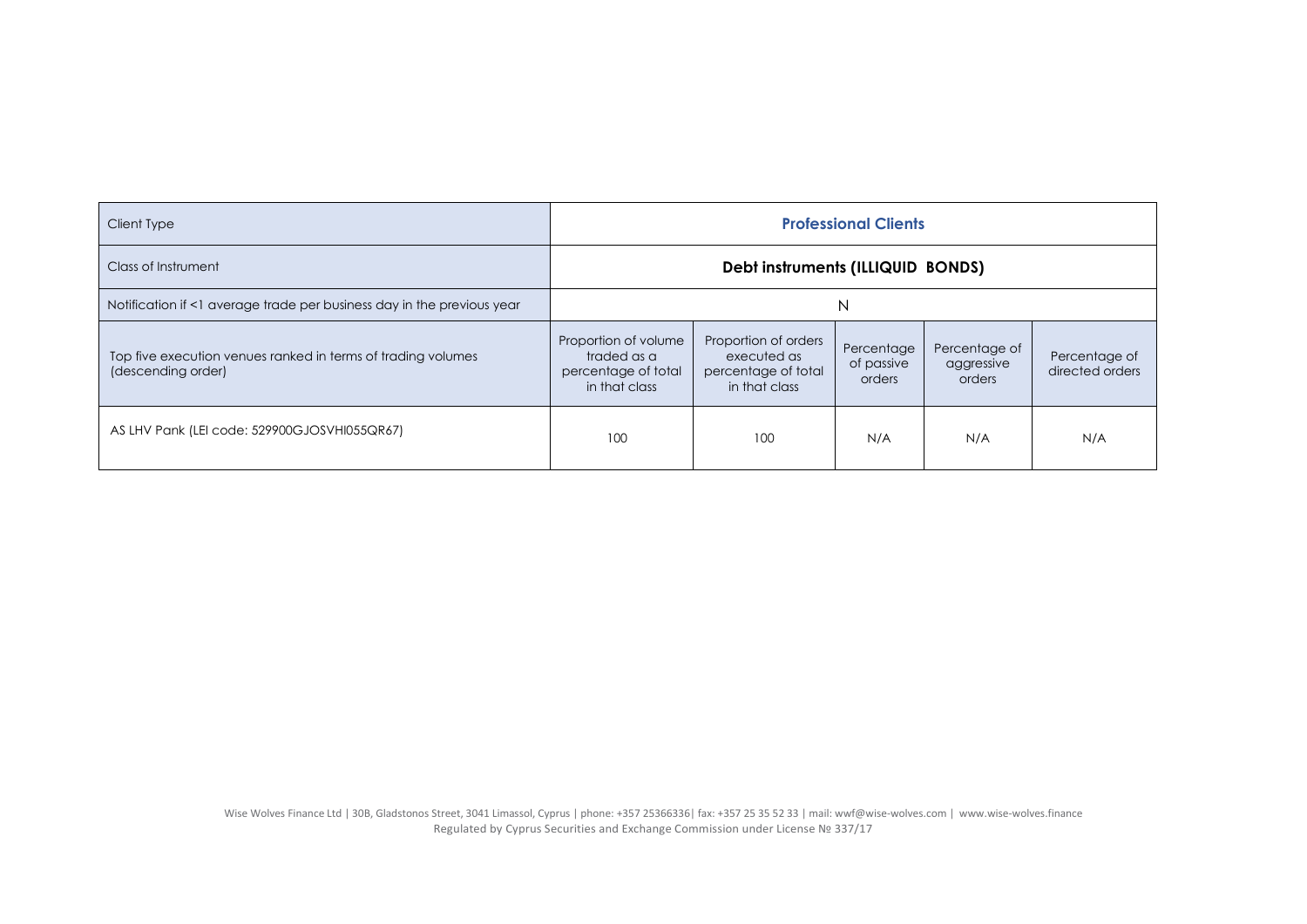| Client Type                                                                        | <b>Professional Clients</b>                                           |                                                                       |  |  |
|------------------------------------------------------------------------------------|-----------------------------------------------------------------------|-----------------------------------------------------------------------|--|--|
| Class of Instrument                                                                | <b>REPO</b>                                                           |                                                                       |  |  |
| Notification if <1 average trade per business day in the previous year             | N                                                                     |                                                                       |  |  |
| Top five execution venues ranked in terms of trading volumes (descending<br>order) | Proportion of volume traded as a<br>percentage of total in that class | Proportion of orders executed as percentage of<br>total in that class |  |  |
| OMEGA FUNDS INVESTMENT LIMITED (LEI code: 5493008DFOLNJ0YC6U22)                    | 98,29                                                                 | 10                                                                    |  |  |
| WISE WOLVES FINANCE (LEI code:<br>254900Y6DFIZ8ZX7WY93)                            | 0,71                                                                  | 40                                                                    |  |  |
| ALFA CAPITAL MARKETS LTD (LEI code: 2549006S7R1401ZC6H27)                          |                                                                       | 50                                                                    |  |  |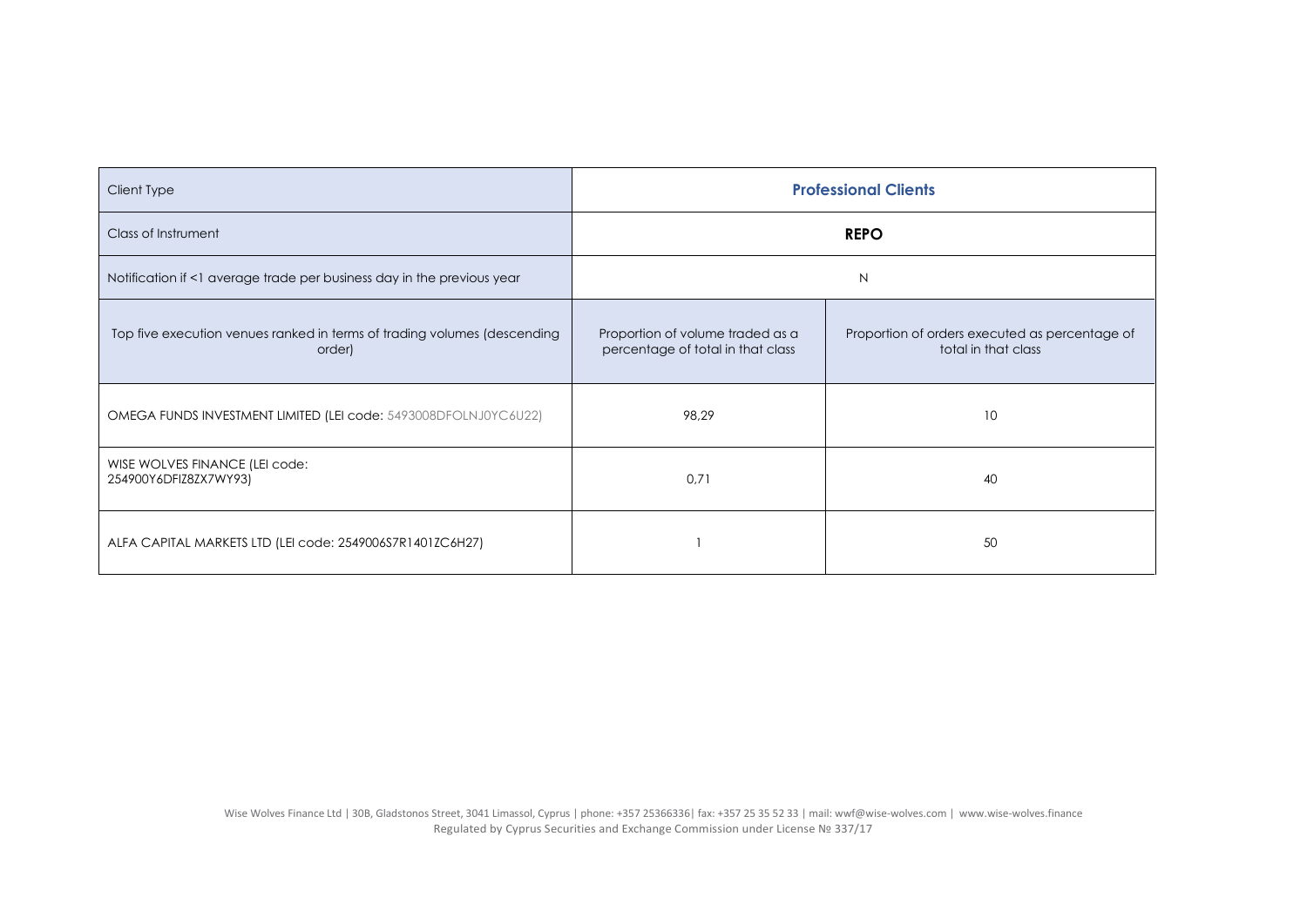| Client Type                                                                        | <b>Retail Clients</b>                                                       |                                                                             |                                 |                                    |                                  |  |
|------------------------------------------------------------------------------------|-----------------------------------------------------------------------------|-----------------------------------------------------------------------------|---------------------------------|------------------------------------|----------------------------------|--|
| Class of Instrument                                                                | <b>Equities - Shares and Depositary Receipts</b>                            |                                                                             |                                 |                                    |                                  |  |
| Client Type                                                                        | $\mathsf{N}$                                                                |                                                                             |                                 |                                    |                                  |  |
| Top five execution venues ranked in terms of trading volumes<br>(descending order) | Proportion of volume<br>traded as a<br>percentage of total in<br>that class | Proportion of orders<br>executed as<br>percentage of<br>total in that class | Percentage of<br>passive orders | Percentage of<br>aggressive orders | Percentage of<br>directed orders |  |
| INTL FCStone Financial Inc. (LEI code: 549300LNKU6K5TJCRG93)                       | 83.49                                                                       | 84,85                                                                       | N/A                             | N/A                                | N/A                              |  |
| Canaccord Genuity LLC (LEI code: WTX5X269IUOQ9YMI7R44)                             | 15,25                                                                       | 12,12                                                                       | N/A                             | N/A                                | N/A                              |  |
| RAIFFEISEN BANK LEI code: 9ZHRYM6F437SQJ6OUG95)                                    | 1,26                                                                        | 3,03                                                                        | N/A                             | N/A                                | N/A                              |  |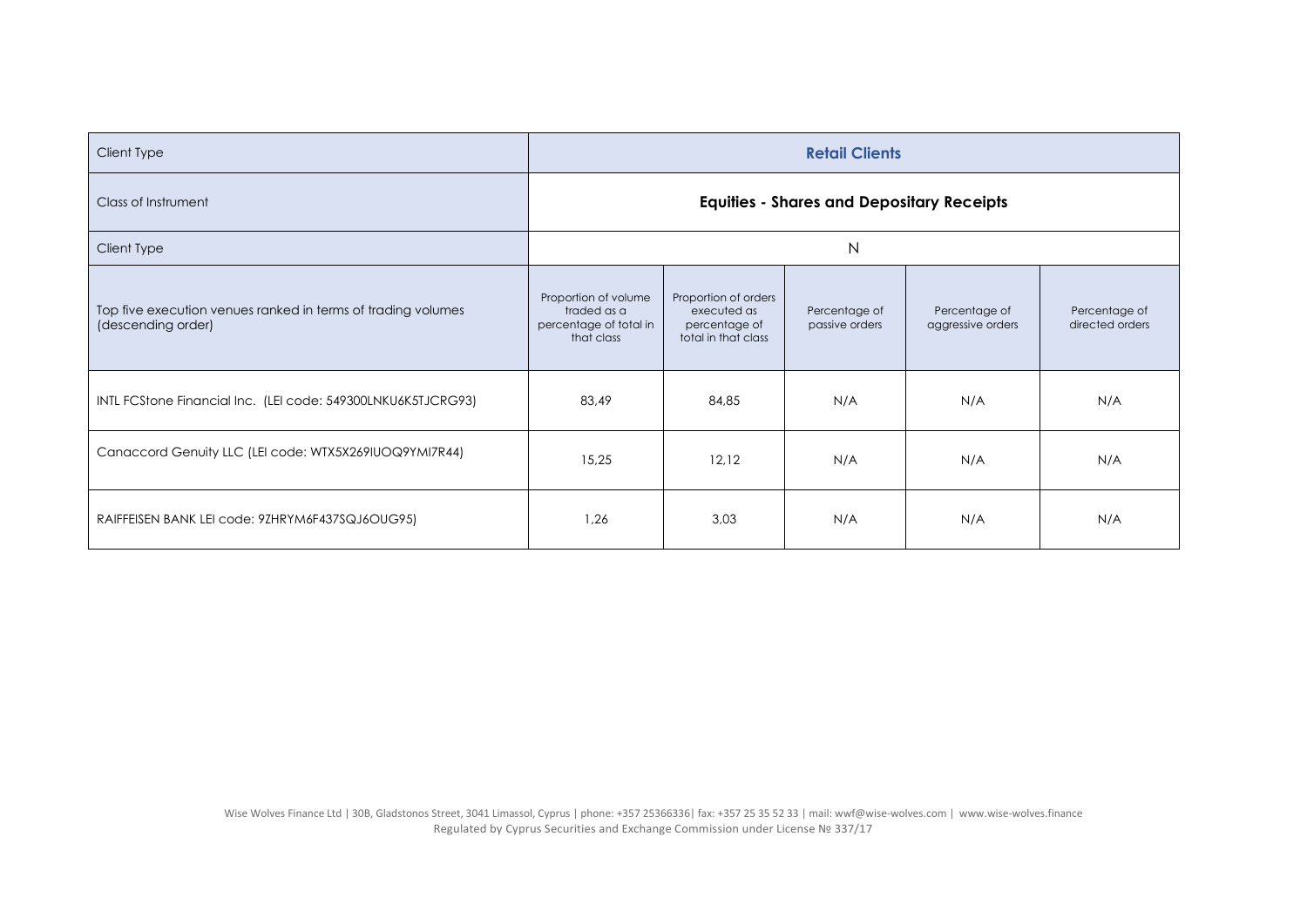| Client Type                                                                        | <b>Retail Clients</b>                                                       |                                                                             |                                    |                                       |                                  |  |
|------------------------------------------------------------------------------------|-----------------------------------------------------------------------------|-----------------------------------------------------------------------------|------------------------------------|---------------------------------------|----------------------------------|--|
| Class of Instrument                                                                | Debt instruments (BONDS)                                                    |                                                                             |                                    |                                       |                                  |  |
| Notification if <1 average trade per business day in the previous year             | $\mathsf{N}$                                                                |                                                                             |                                    |                                       |                                  |  |
| Top five execution venues ranked in terms of trading volumes<br>(descending order) | Proportion of volume<br>traded as a<br>percentage of total<br>in that class | Proportion of orders<br>executed as<br>percentage of total<br>in that class | Percentage<br>of passive<br>orders | Percentage of<br>aggressive<br>orders | Percentage of<br>directed orders |  |
| SIB (CYPRUS) LIMITED (LEI code; F68F5WN6OGTEHIP5ZT82)                              | 71.11                                                                       | 29.41                                                                       | N/A                                | N/A                                   | N/A                              |  |
| RAIFFEISEN BANK LEI code: 9ZHRYM6F437SQJ6OUG95)                                    | 12.19                                                                       | 5.88                                                                        | N/A                                | N/A                                   | N/A                              |  |
| MERITKAPITAL LIMITED (LEI code: 21380073P7J4PAD91E29)                              | 9.83                                                                        | 47.06                                                                       | N/A                                | N/A                                   | N/A                              |  |
| CBH COMPAGNIE BANCAIRE HELVETIQUE SA (LEI code:<br>529900E1UM2KL94K1071)           | 2.97                                                                        | 5.88                                                                        | N/A                                | N/A                                   | N/A                              |  |
| ALFA CAPITAL MARKETS LTD (LEI code: 2549006S7R1401ZC6H27)                          | 3.66                                                                        | 5.88                                                                        | N/A                                | N/A                                   | N/A                              |  |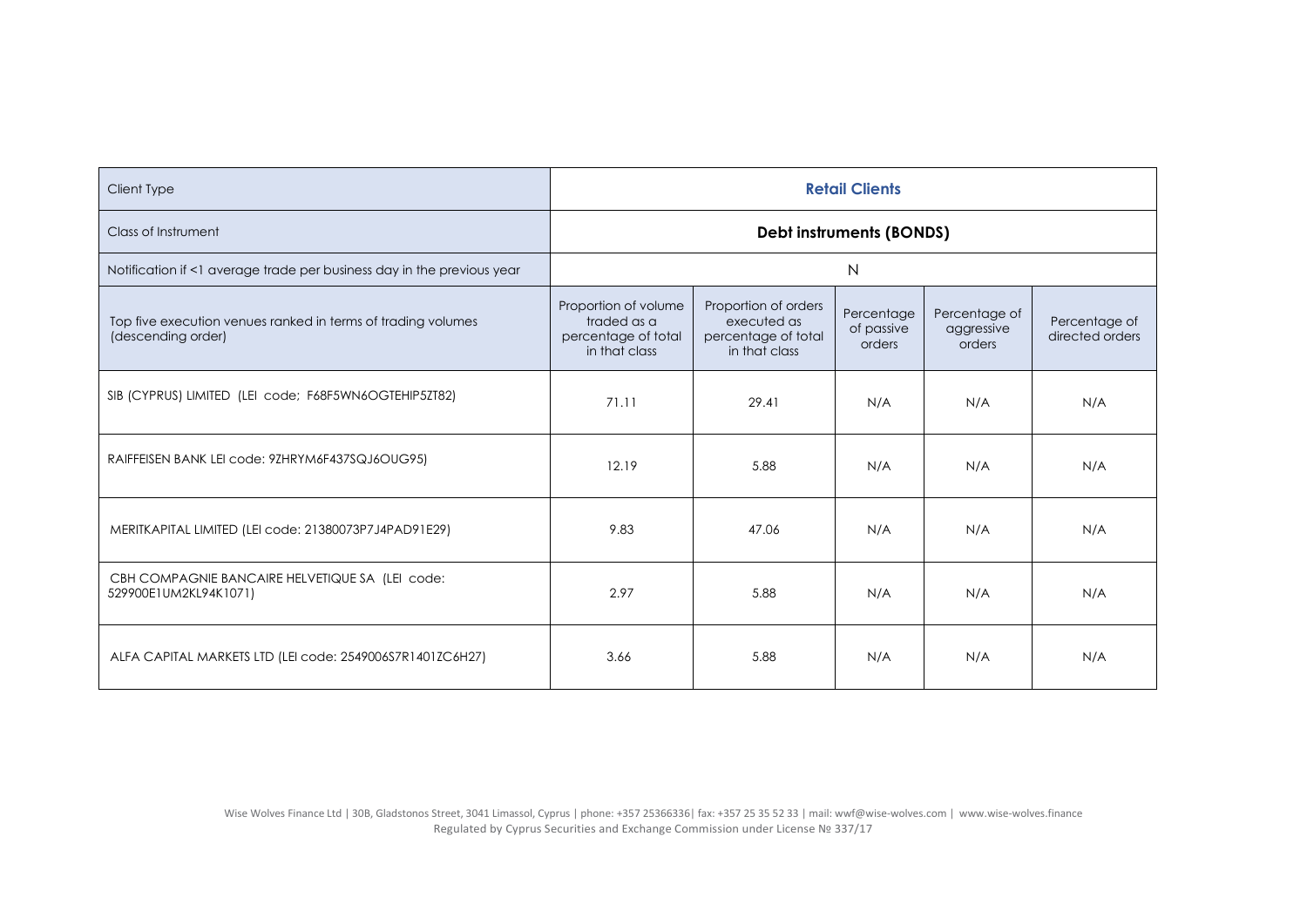| Client Type                                                                        | <b>Retail Clients</b>                                                       |                                                                             |                                    |                                       |                                  |  |
|------------------------------------------------------------------------------------|-----------------------------------------------------------------------------|-----------------------------------------------------------------------------|------------------------------------|---------------------------------------|----------------------------------|--|
| Class of Instrument                                                                | Debt instruments (ILLIQUID BONDS)                                           |                                                                             |                                    |                                       |                                  |  |
| Notification if <1 average trade per business day in the previous year             | N                                                                           |                                                                             |                                    |                                       |                                  |  |
| Top five execution venues ranked in terms of trading volumes<br>(descending order) | Proportion of volume<br>traded as a<br>percentage of total<br>in that class | Proportion of orders<br>executed as<br>percentage of total<br>in that class | Percentage<br>of passive<br>orders | Percentage of<br>aggressive<br>orders | Percentage of<br>directed orders |  |
| AS LHV Pank (LEI code: 529900GJOSVHI055QR67)                                       | 100                                                                         | 100                                                                         | N/A                                | N/A                                   | N/A                              |  |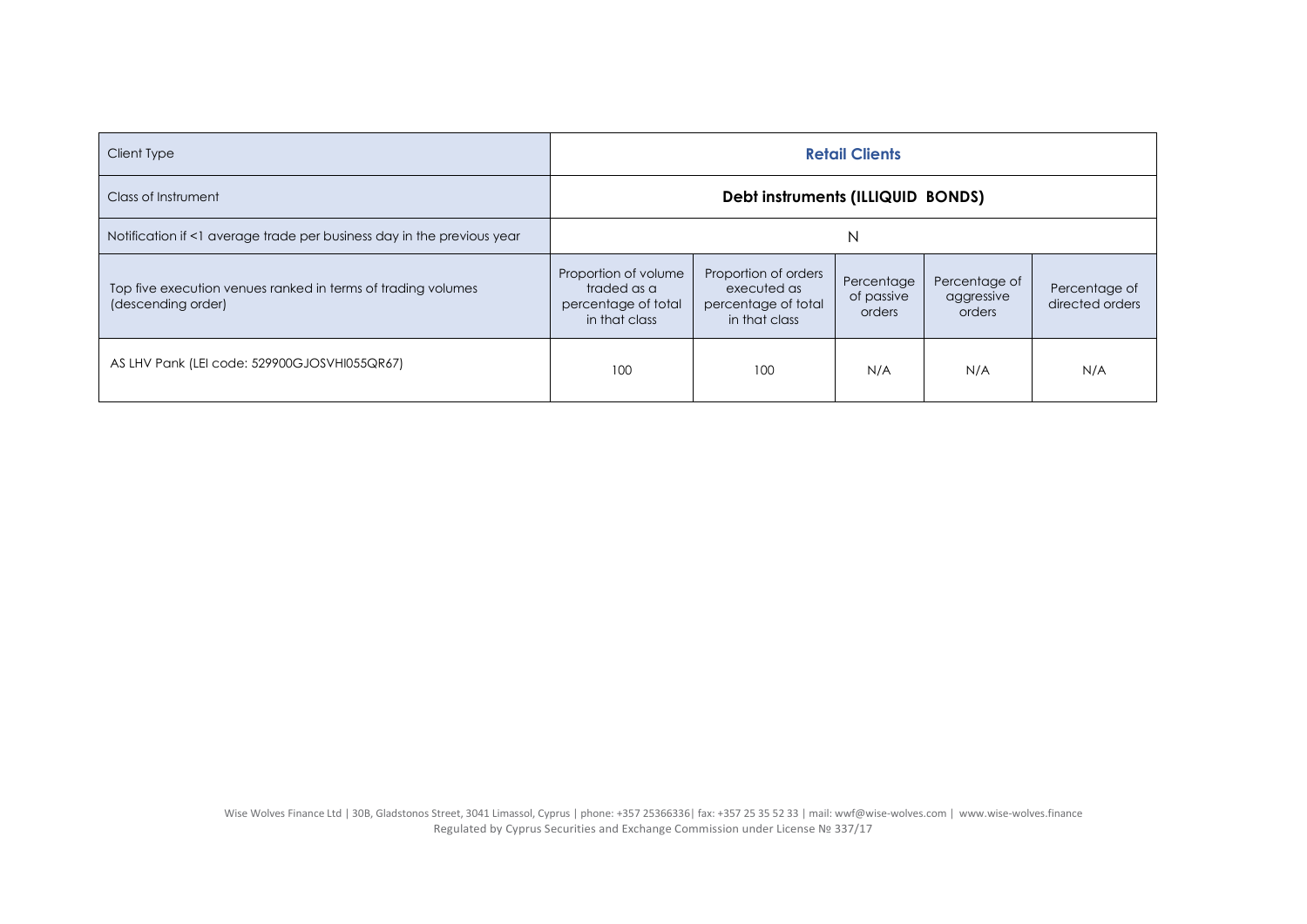**Summary of the analysis and conclusions from a Company's execution monitoring per class of financial instruments<sup>1</sup>**

## **(a) an explanation of the relative importance the Company gave to the execution factors of price, costs, speed, likelihood of execution or any other consideration including qualitative factors when assessing the quality of execution;**

As required by the Investment service Law 87(I) 2017, the Company has an obligation to take all reasonable steps to obtain the best possible results for its clients when executing their orders. Subject to any specific instruction from the Client, the Company provides best execution for clients taking into account the execution factors as described below.

Best Execution applies when the Company is executing an order on behalf of a client in respect of any of the financial instruments covered by the Law.

Best Execution will not apply in case of and in relation to the specific instructions provided by a client to execute the order in a particular manner. Respectively, the Company will satisfy its best execution in relation to the other aspects of the order, to which the specific instructions were not provided by the client.

The monitoring of the Company's performance is undertaken by the trading desk on a daily basis by analysing the execution factors on a transaction level. Furthermore, the Compliance function provides independent review of the best execution requirements by verifying the process based on the ad hoc transactions sampling. The identified deficiencies of the actual performance in comparison with the procedures are analysed by the front office and Compliance at least annually, and the related amendments are incorporated into the internal policies and procedures, where applicable.

In determining the relative importance of these Execution Factors, the Company takes into consideration the following criteria:

- the characteristics of the client (including the classification as a Professional Client);
- the characteristics of the order, including any specific instructions received;
- the characteristics of the financial instrument to which the order relates, including where the order involves a securities financing transaction;
- characteristics of the execution venue(s) to which the order can be directed.

 $<sup>1</sup>$  (Art. 3 of EU Regulation 2017/576)</sup>

Wise Wolves Finance Ltd | 30B, Gladstonos Street, 3041 Limassol, Cyprus | phone: +357 25366336| fax: +357 25 35 52 33 | mail[: wwf@wise-wolves.com](mailto:wwf@wise-wolves.com) | [www.wise-wolves.finance](http://www.wise-wolves.finance/) Regulated by Cyprus Securities and Exchange Commission under License № 337/17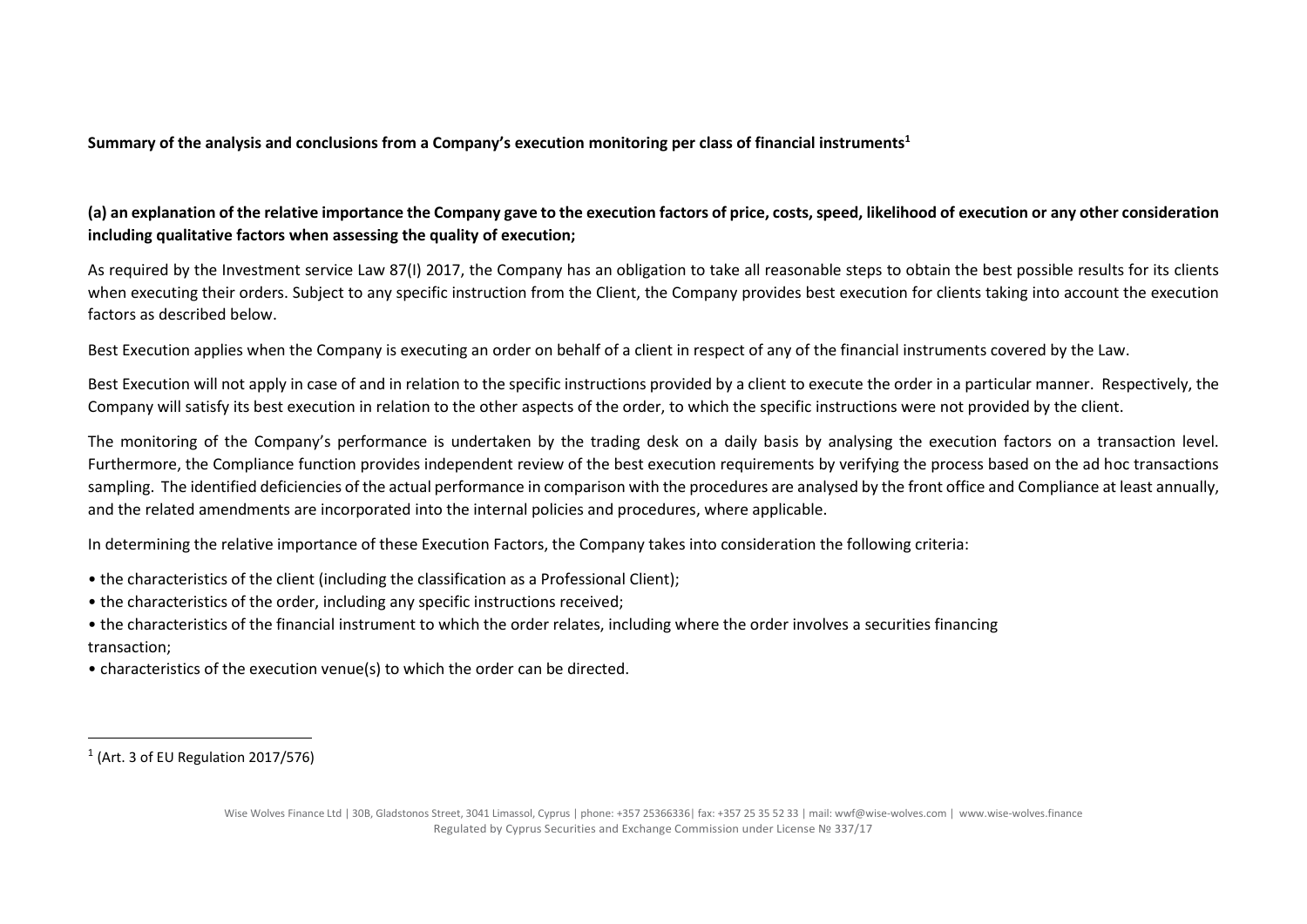The Company's Best execution policy can be found on our website: <https://wise-wolves.finance/to-become-a-client/>

The Company has elaborated and apply the following execution factors depending on the type of financial instruments:

In case of **stocks** and **depository receipts** tradable on the centralized trading venues and possessing satisfactory level of liquidity the main factors of best execution are *price and costs* related to the purchase/sell of the asset. During the reporting period WWF did not find itself in the situation of trading of highly illiquid stocks or stocks not being traded on centralized venues. In regards of **bonds**, such factors *as size/speed and likelihood of execution* stand in one row with price and costs. Depending on the *size* of the order, the Company always assesses the Brokers' ability of providing the whole size at better price. This factor is taken into consideration in close correlation with the factor of likelihood of execution. The latter factor is especially important when the bond traded is not liquid and is not being traded frequently by the market participants. In the year of 2021, the interest (driven by market conditions) from the Clients moved towards highly liquid US equities, hence the percentage of bond trading decreased. But even in bonds universe here US and European Bonds predominated, so in practice for US and EU bonds such factors as *speed, price* (if aggressive) and *costs* were considered first. In case of Emerging Markets Debt, liquidity was also considered as one of main factors. For the **illiquid bonds** settling only locally (domestic) the most important factor *was nature of the order* and understanding and conforming *economic sense and likelihood of execution*. The Company also considers the importance of *trading venue*, i.e. WWF assesses other Brokers/Counterparties according to their ability to fill the order quickly, at better price and without (or with minimized) probability of delays in settlement. The above factors are taken into consideration both for market and limit orders. Even in case of limit order WWF compares the prices not to miss opportunity to execute the order at a better price, though this factor of course is more important for market orders. All the mentioned factors in the context of stocks and bonds are of the same importance both for Professional and Retail clients.

Considering the **REPO** transactions, the main criteria are always determined by the client, such as *size and price*, and further decision are based on seeking of more favorable conditions for the client in terms of costs, size and likelihood of execution. Given the fact that REPO requires special documentation to be in place, the ability of absorbing the size at the stated price prevails. The speed of execution of the transaction is also usually pre-determined by the client by indicating the suitable timeframe for the order execution.

In case the Company had specific instructions, where all order parameters were defined by the client, the Company executes such order accordingly and best execution is not provided or only provided in relation to the aspects of the order, which were not specified.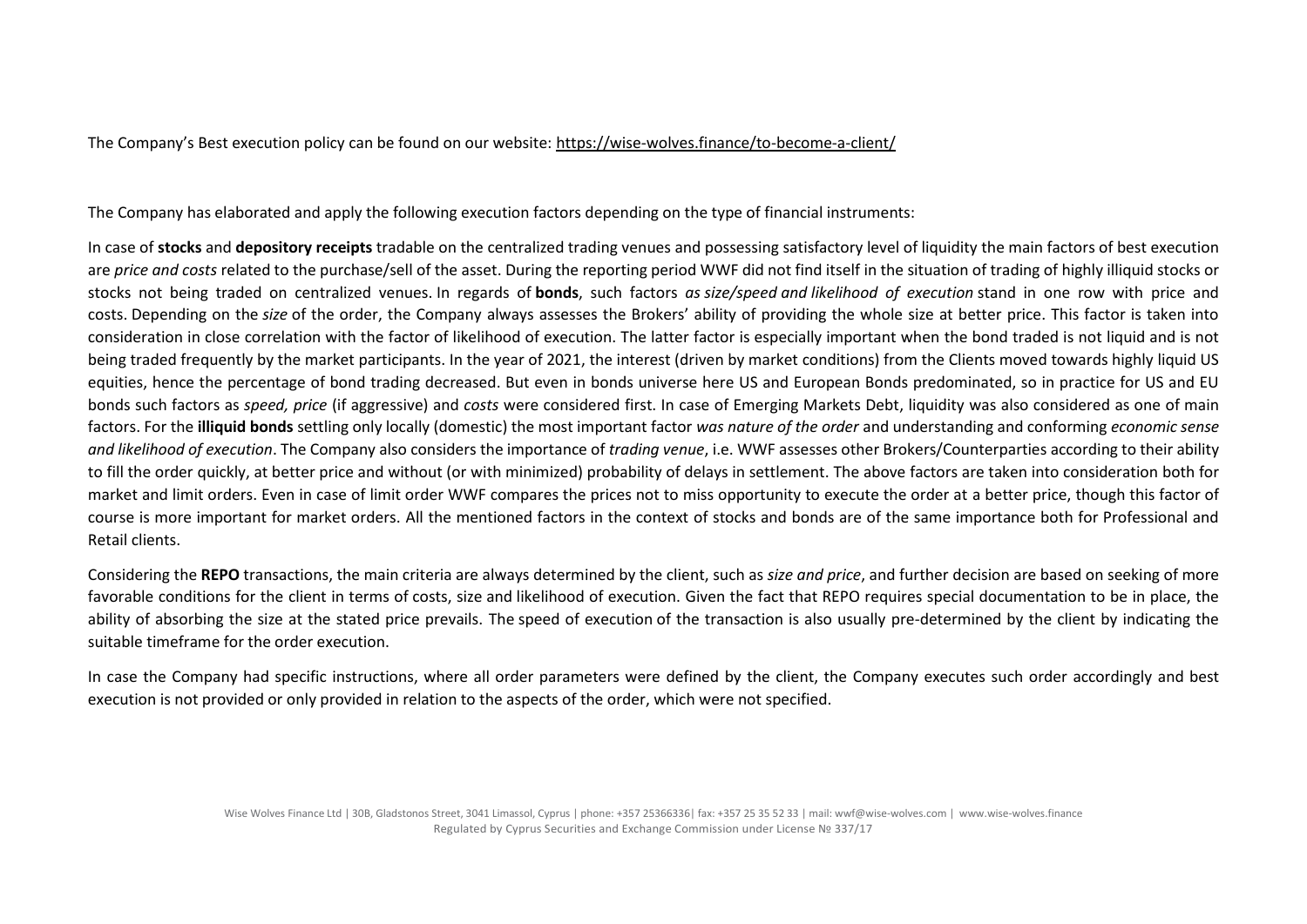#### **(b) a description of any close links, conflicts of interests, and common ownerships with respect to any execution venues used to execute orders:**

The Company has no close links, conflicts of interest, and common ownerships with trading venues, brokers or other liquidity providers.

It should be noted that the Company has in a place the Conflict of Interest Policy, according to which the Company shall identify and examine any conflicts of interest. All staff involved is aware of the procedures, which must be followed and shall monitor every transaction, assessing the indications of conflict of interests.

When assessing the conflicts, the Company shall prevent any of the following situations, where:

a) the Company or a relevant person is likely to make a financial gain, or avoid a financial loss, at the expense of the Client;

b) the Company or a relevant person has an interest in the outcome of a service provided to the Client or of a transaction carried out on behalf of the Client, which is distinct from the Client's interest in that outcome;

c) the Company or a relevant person has a financial or other incentive to favour the interest of another Client or a group of Clients over the interests of the Client; d) the Company or a relevant person carries on the same business as the Client;

e) the Company or a relevant person receives or will receive from a person other than the Client an inducement in relation to a service provided to the Client, in the form of monies, goods or services, other than the standard commission or fee for that service.

During the assessment, the Company also takes into account any circumstances, which may give rise to a conflict of interest arising as a result of the structure and business activities of other members of the Group. During the year 2021, no such cases were identified by the Company.

The Company's Conflicts of Interest policy can be found on our website: <https://wise-wolves.finance/to-become-a-client/>

**(c) a description of any specific arrangements with any execution venues regarding payments made or received, discounts, rebates or non-monetary benefits received:** 

The Company does not receive any incentives (remuneration, discount or non-monetary benefit) for routing client orders to a particular venue.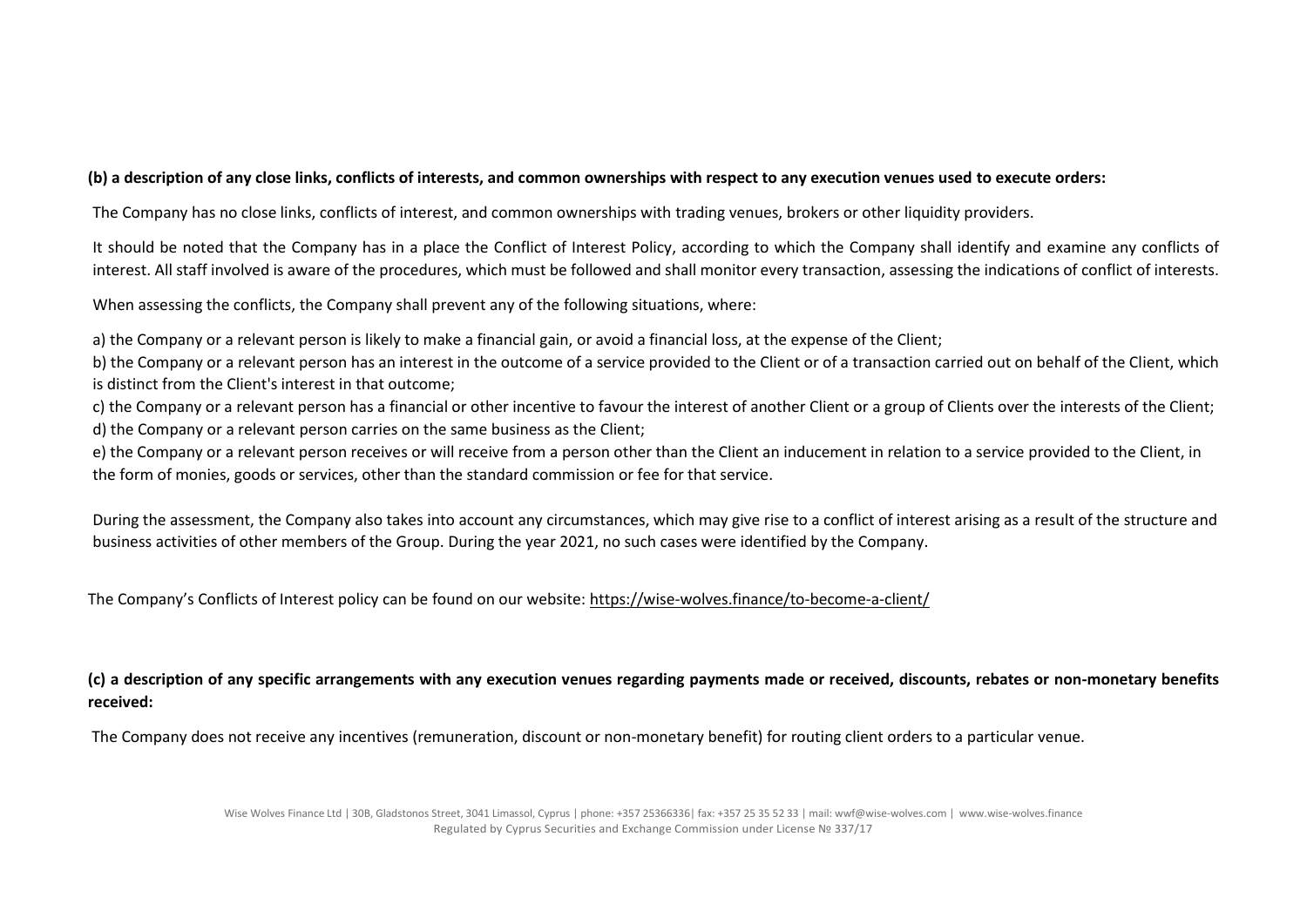#### **(d) an explanation of the factors that led to a change in the list of execution venues listed in the firm's execution policy, if such a change occurred;**

There were no changes in the list of our execution brokers caused by reasons of such kind. The selection of brokers and execution venues is generally based on consideration of the following factors:

- the regulatory jurisdiction:
- reputation of the execution broker;
- financial stability and history;
- whether the broker provides for trading in the given instruments;
- satisfying level of reliability of the counterparty;
- competitiveness of commission rates or spreads;
- promptness of execution;
- clearance and settlement capabilities;
- quality of service;
- willingness to commit capital, etc.

The Company has in place the Counterparty Evaluation Policy according to which the execution brokers are subject to the ongoing monitoring process, which includes regular review of the actual performance of the services providers based on the factors described above.

### **(e) an explanation of how order execution differs according to client categorization, where the firm treats categories of clients differently and where it may affect the order execution arrangements**:

Taking into consideration the characteristics of financial instruments and markets in which/where both categories of clients (retail and professional) trade, generally, the priority is given to those factors that allow to deliver the best possible result in terms of the total consideration, representing the price of the financial instrument and the costs related to execution for both categories clients served (retail and professional) and consequently categorization of the client does not impact on order execution arrangements established via execution brokers specified above. In accordance with the execution policy, the Company ensures that the execution policy of the execution broker enables the compliance with obligation to execute orders on the most favorable terms for clients following the importance of factors as specified herein.